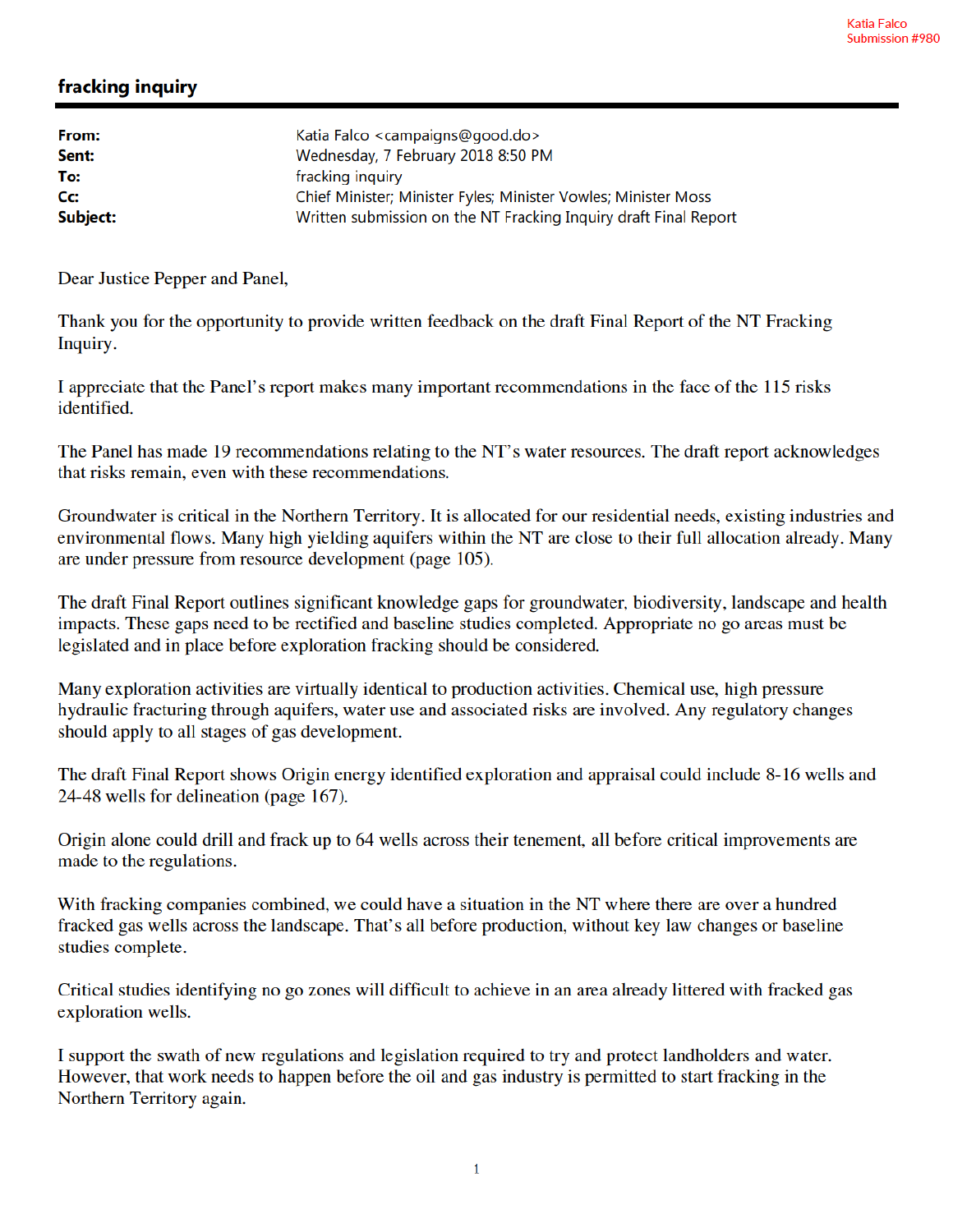The below critical recommendations must be improved and work completed BEFORE EXPLORATION fracking takes place.

Recommendation 5.1 (Enforceable code of practice for abandonment of onshore gas wells)

Recommendation 5.6 (Wastewater management framework)

Recommendation 7.1 (Water Act amended for shale extraction licence and payment for water)

Recommendation 7.4 (Strategic regional environmental and baseline assessment (SREBA), including a regional groundwater model, be developed and undertaken)

Recommendation 8.4 (Fire management plan and 10 year baseline assessment)

Recommendation 9.2 (Code of practice be developed and implemented for monitoring, detection and reporting of methane emissions)

Recommendation 10.1 (Human Health Risk Assessment prepared and approved)

Recommendation 12.11 (Social impact management plan) This recommendation should also be extended to allow for the legal right to say 'no' to fracking.

Recommendation 14.1 (Design and implement a full cost recovery system for fracking regulation)

Recommendation 14.16 (Legislation to regulate seismic surveys, drilling, hydraulic fracturing, and well abandonment)

Recommendation 14.18 (Fit and proper person test)

<u> Tanzania de la provincia de la provincia de la provincia de la provincia de la provincia de la provincia de l</u>

Recommendation 15.1 (Strategic regional environmental and baseline assessment (SREBA) undertaken and no go zones implemented)

In the NT there is a saying, "Once you frack you can't go back." Exploration fracking is no different. The studies, legal improvements and no-go zones suggested by the panel are critical. They must be actioned before any further fracking exploration.

Let's not wait until the production phase to put in place critical new regulations and laws. We must avoid delays to the protection of the Northern Territory's water, landscapes and people.

Thank you for considering my feedback on this critical matter for the future of the Northern Territory.

Yours sincerely, Katia Falco Como, New South Wales, 2226, Australia

This email was sent by Katia Falco via Do Gooder, a website that allows people<br>to contact you regarding issues they consider important. In accordance with web protocol FC 3834 we have set the FROM field of this email to our generic no-reply address at campaigns@good.do, however Katia provided an email address ) which we included in the REPLY-TO field.